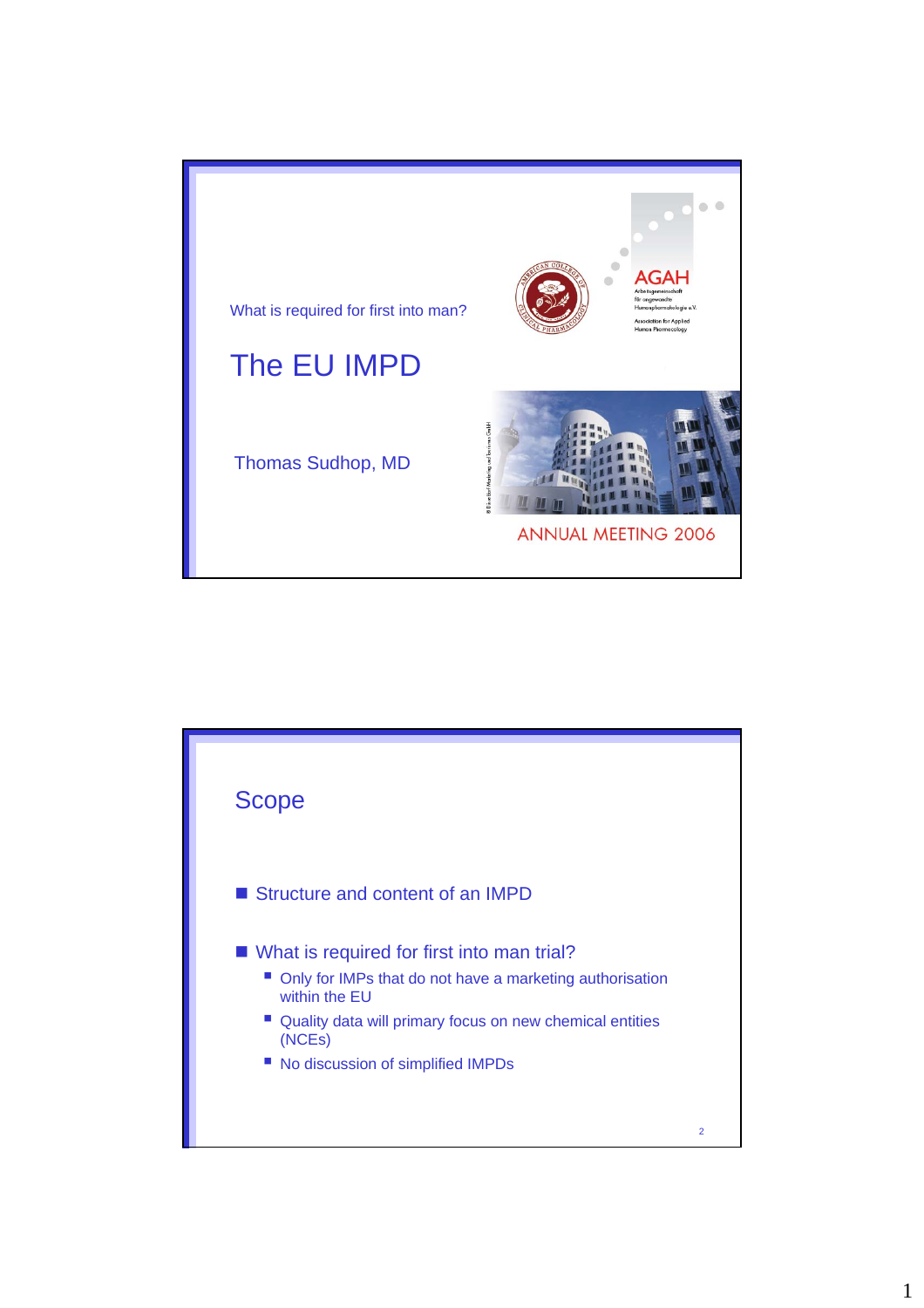

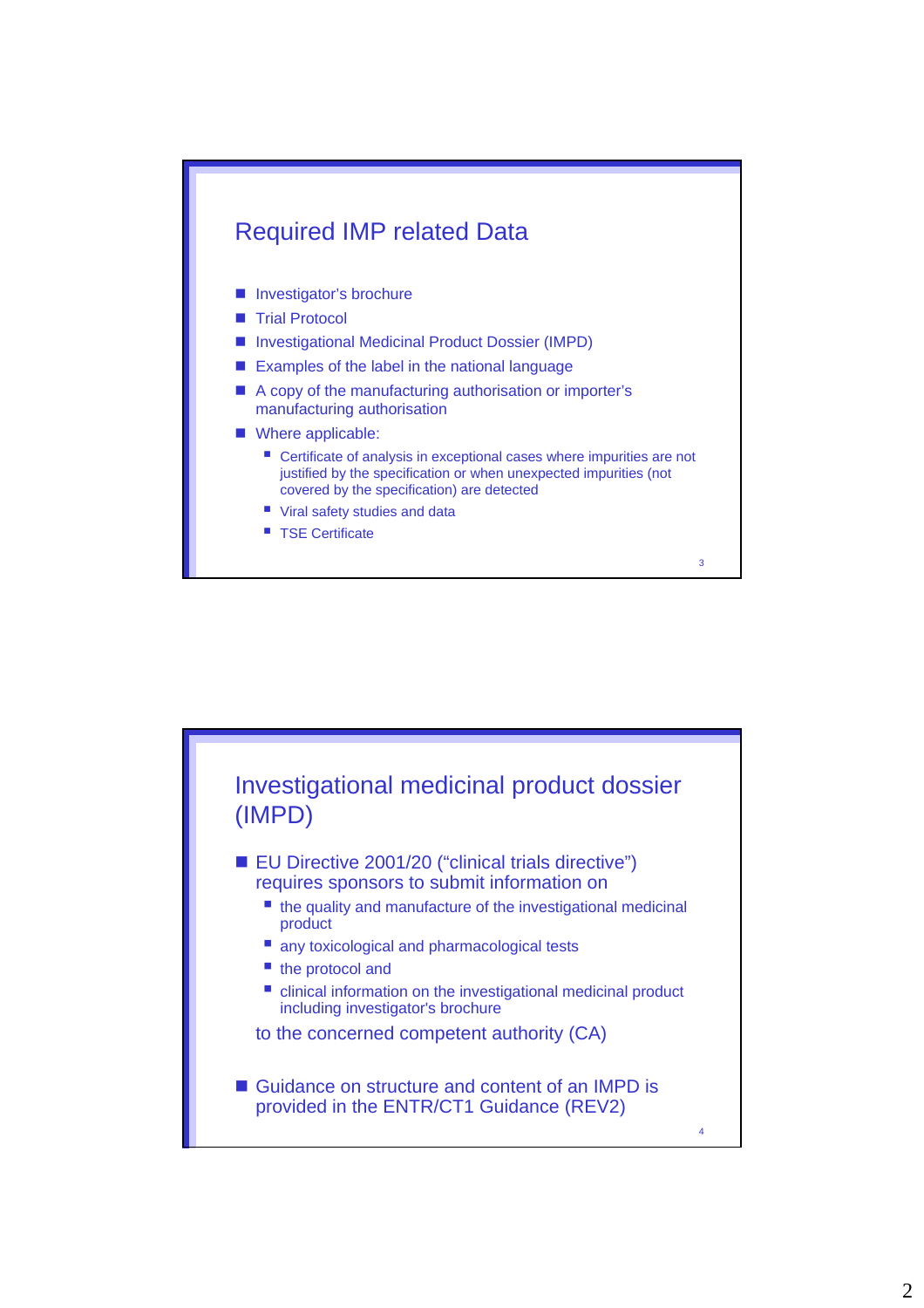

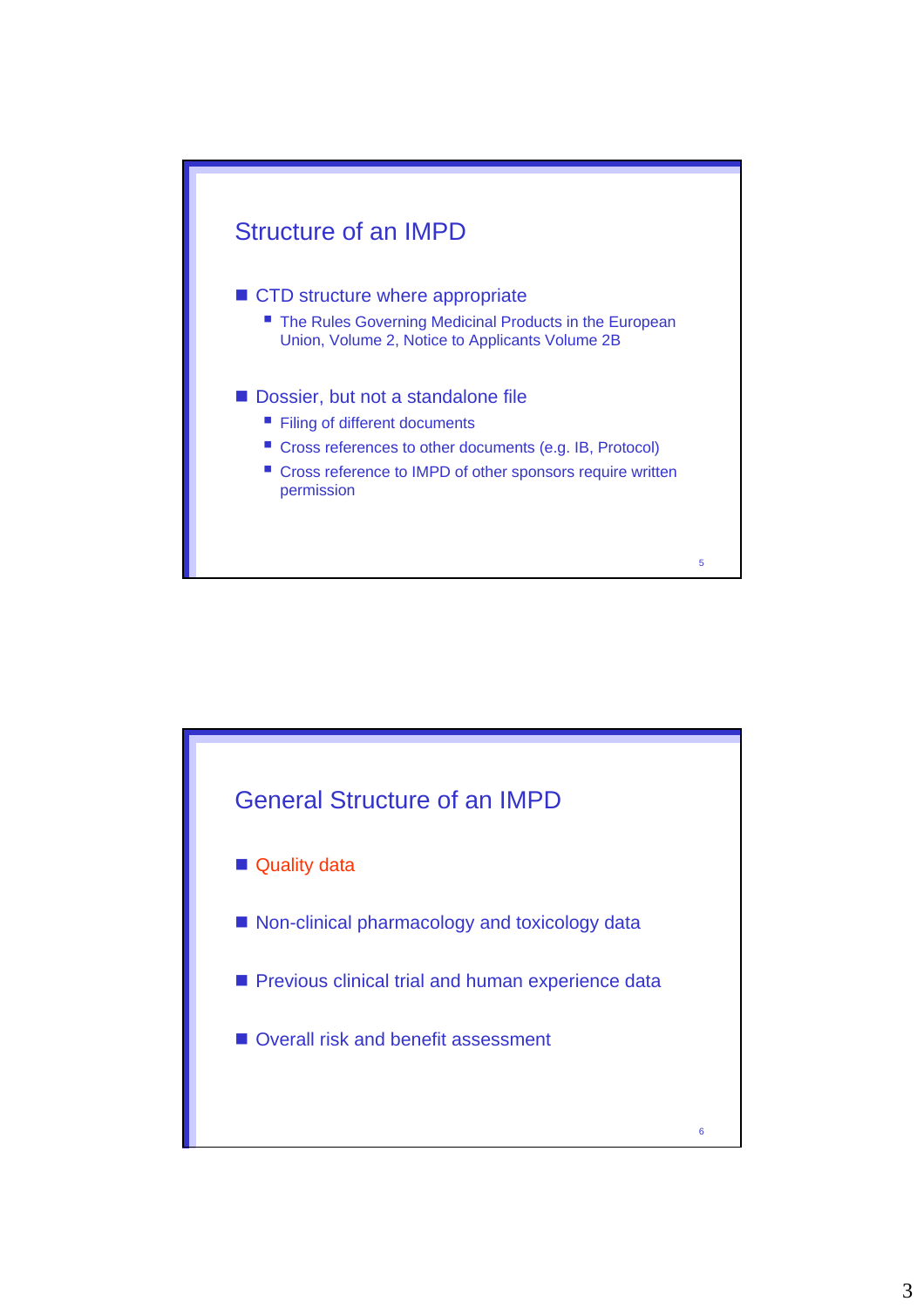

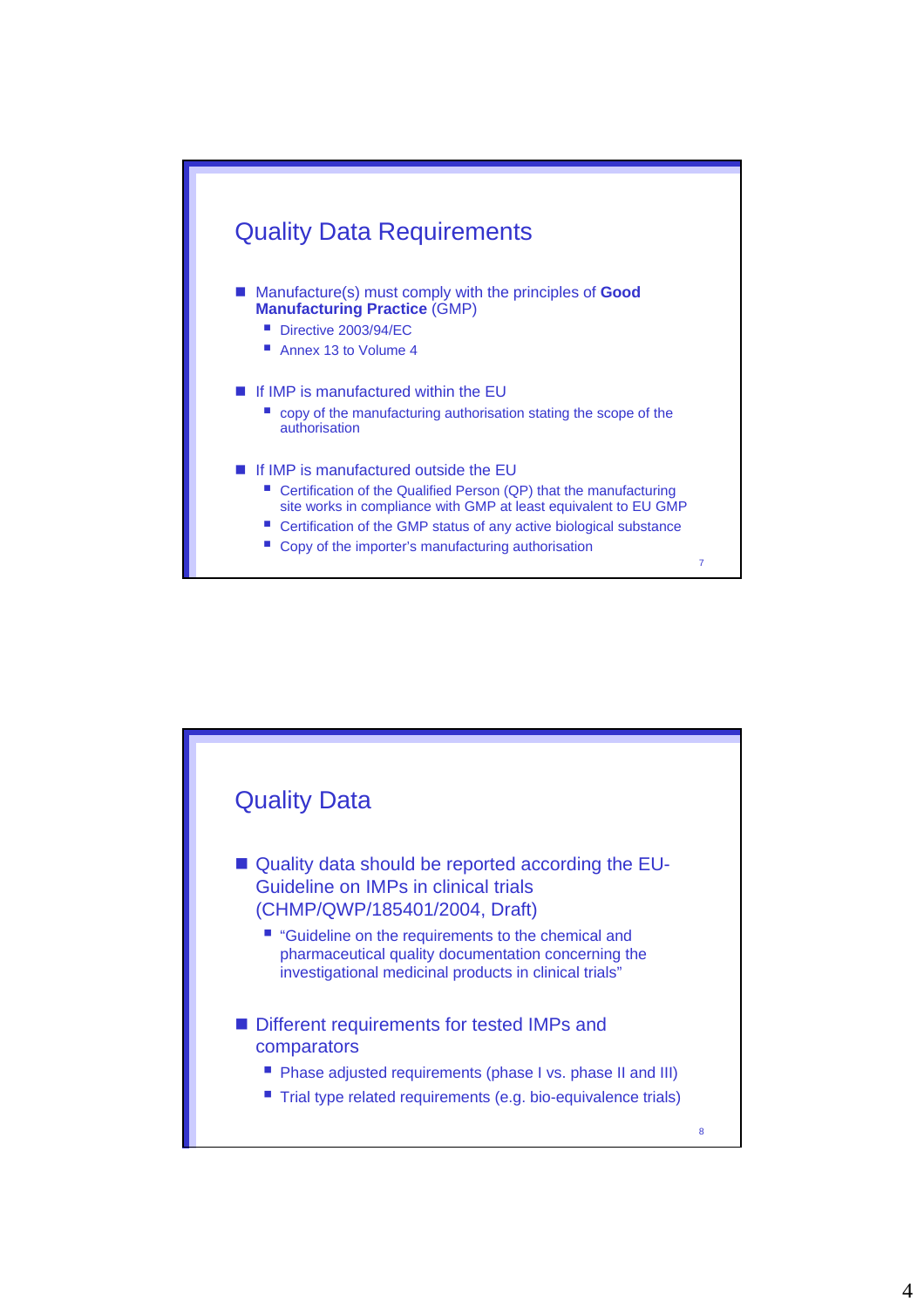

| between Phases (1/3) |                                            |                                              |                                 |                                           |
|----------------------|--------------------------------------------|----------------------------------------------|---------------------------------|-------------------------------------------|
| 2.1.S.4              | <b>Control of Drug</b><br><b>Substance</b> | Phase 1                                      | Phase 2                         | Phase 3                                   |
|                      | 2.1.S.4.1 Specification                    | X                                            | X                               | X                                         |
|                      |                                            | At least batch results                       | Preliminary<br>specifications   | Specifications                            |
|                      | 2.1.S.4.3 Validation of<br>Analytical      | X                                            | X                               | X                                         |
|                      | Procedures                                 | Table of acceptance<br>limits for validation | Tabulated summary of<br>results | Validation report to be<br>held available |
|                      | 2.1.S.4.4 Batch Analyses                   | X                                            | X                               | X                                         |
|                      |                                            | All batches used so far                      | Current batch(es)               | Current batch(es)                         |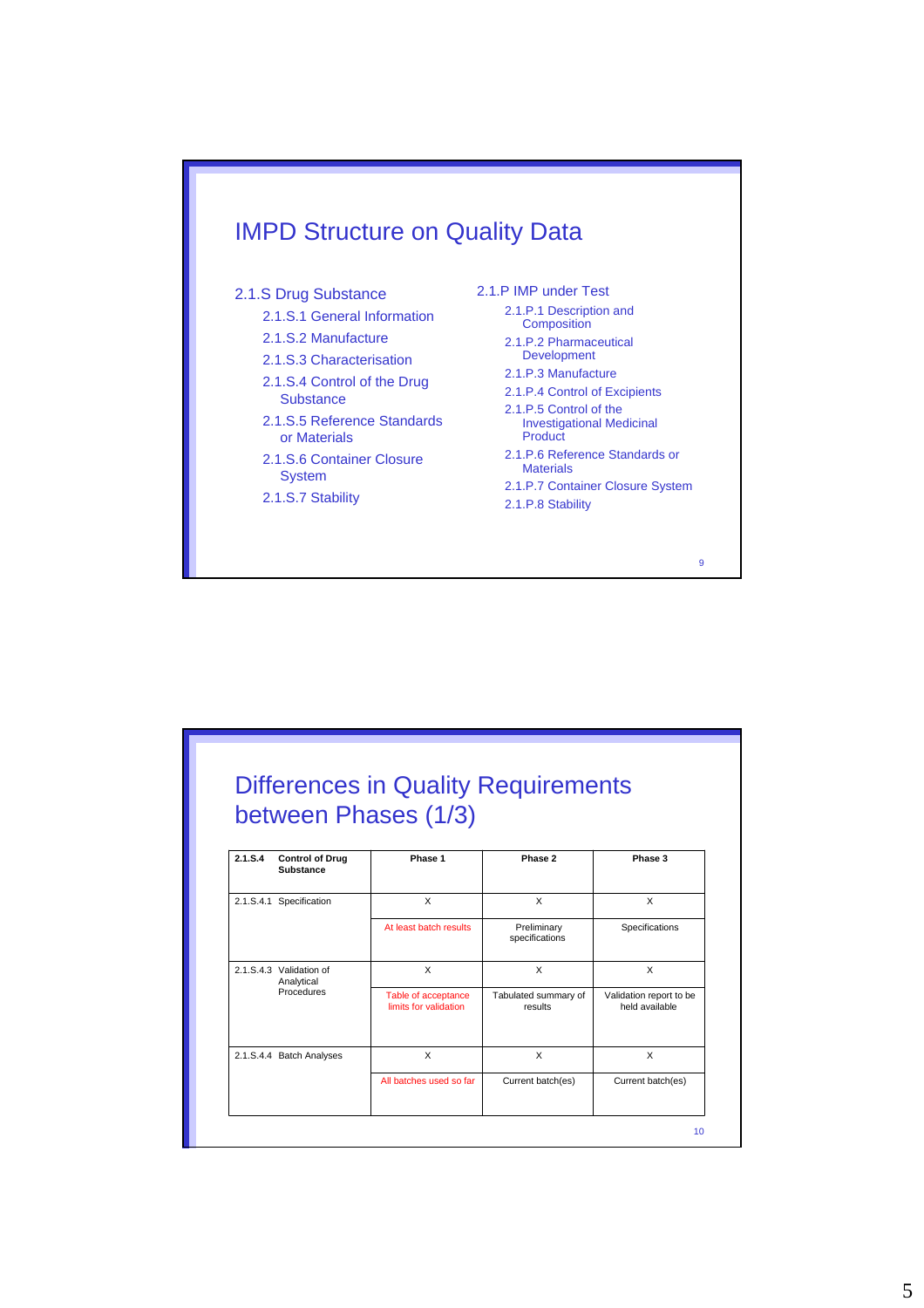|                         |                                                                              | between Phases (2/3)                                                                      |                                                                                           |                                                                                       |
|-------------------------|------------------------------------------------------------------------------|-------------------------------------------------------------------------------------------|-------------------------------------------------------------------------------------------|---------------------------------------------------------------------------------------|
| 2.1.P Medicinal Product |                                                                              | Phase 1                                                                                   | Phase 2                                                                                   | Phase 3                                                                               |
| 2.1.P.2                 | Pharmaceutical                                                               | x<br>$\times$                                                                             |                                                                                           | X                                                                                     |
|                         | Development                                                                  | Short description,<br>where applicable                                                    | Brief summary, taking<br>into account changes of<br>clinical relevance                    | Summary taking, into<br>account changes of<br>clinical relevance                      |
|                         | 2.1.P.3.3 Description of<br>Manufacturing<br>Process and<br>Process Controls | x                                                                                         | $\times$                                                                                  | X                                                                                     |
|                         |                                                                              | <b>Brief description and</b><br>flowchart                                                 | Description and<br>flowchart, taking into<br>account changes of<br>clinical relevance     | Description and<br>flowchart, taking into<br>account changes of<br>clinical relevance |
|                         | 2.1.P.3.4 Controls of Critical<br>Steps and<br>Intermediates                 | X                                                                                         | X                                                                                         | X                                                                                     |
|                         |                                                                              | Provide data for non-<br>standard processes<br>and the manufacture<br>of sterile products | Provide data for non-<br>standard processes and<br>the manufacture of<br>sterile products | Control of critical steps<br>and intermediates                                        |

## Differences in Quality Requirements between Phases (3/3)

| 2.1.P.5<br>Product       | <b>Control of Medicinal</b>          | Phase 1                                             | Phase 2                                                                                | Phase 3                                                                            |
|--------------------------|--------------------------------------|-----------------------------------------------------|----------------------------------------------------------------------------------------|------------------------------------------------------------------------------------|
| 2.1.P.5.1 Specifications |                                      | X                                                   | x                                                                                      |                                                                                    |
|                          |                                      | At least batch results                              | Preliminary<br>specifications                                                          | <b>Specifications</b>                                                              |
| 2.1.P.5.3 Validation of  | Analytical                           | x                                                   | x                                                                                      | x                                                                                  |
|                          | <b>Procedures</b>                    | <b>Table of acceptance</b><br>limits for validation | <b>Tabulated summary</b><br>of results                                                 | Validation report to<br>he held available                                          |
| 2.1. P.5.4               | Justification of<br>Specification(s) | x                                                   | x                                                                                      | x                                                                                  |
|                          |                                      | <b>Brief justification for</b><br><b>impurities</b> | <b>Brief justification,</b><br>taking into account<br>changes of clinical<br>relevance | Brief justification,<br>taking into<br>account changes<br>of clinical<br>relevance |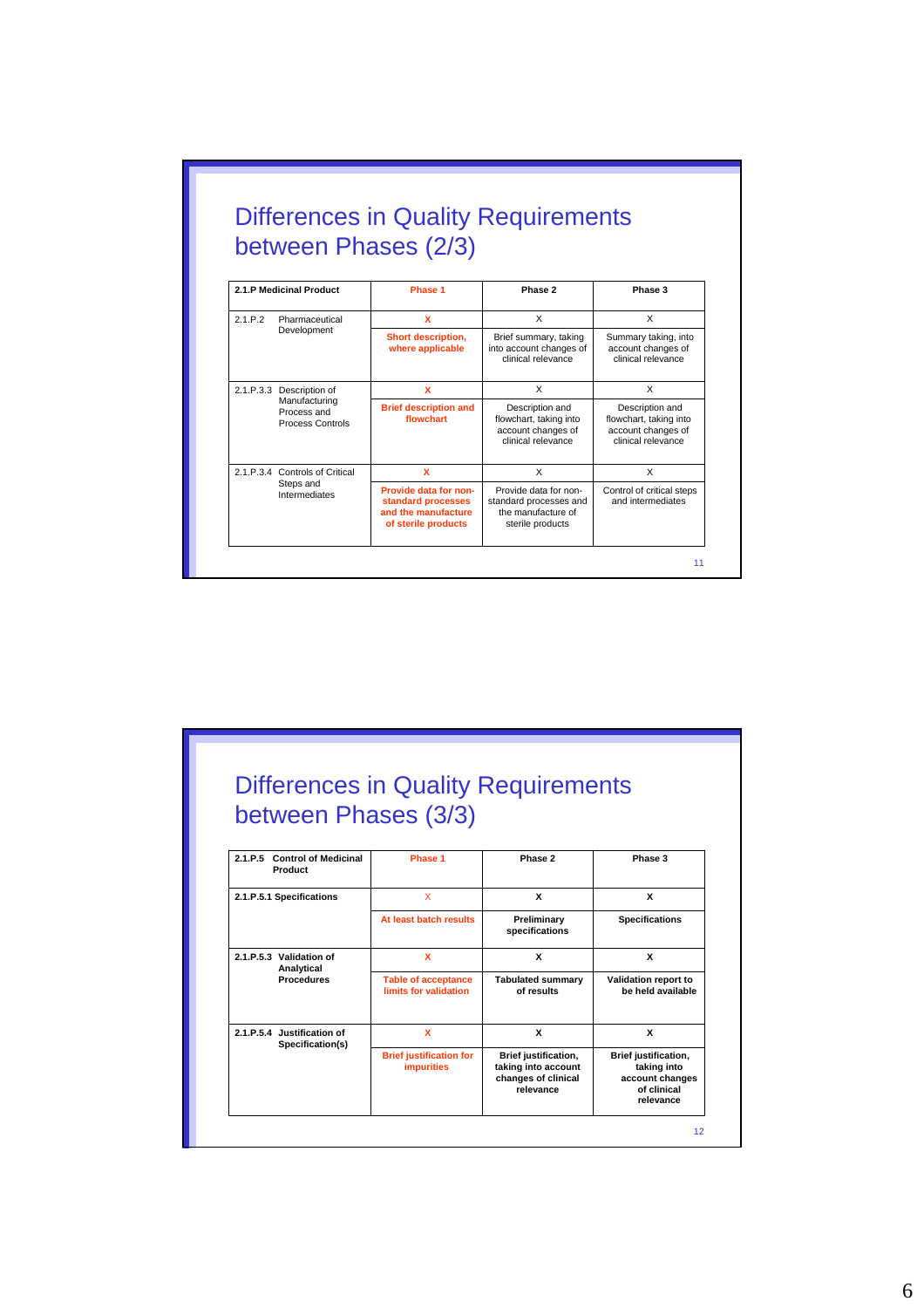

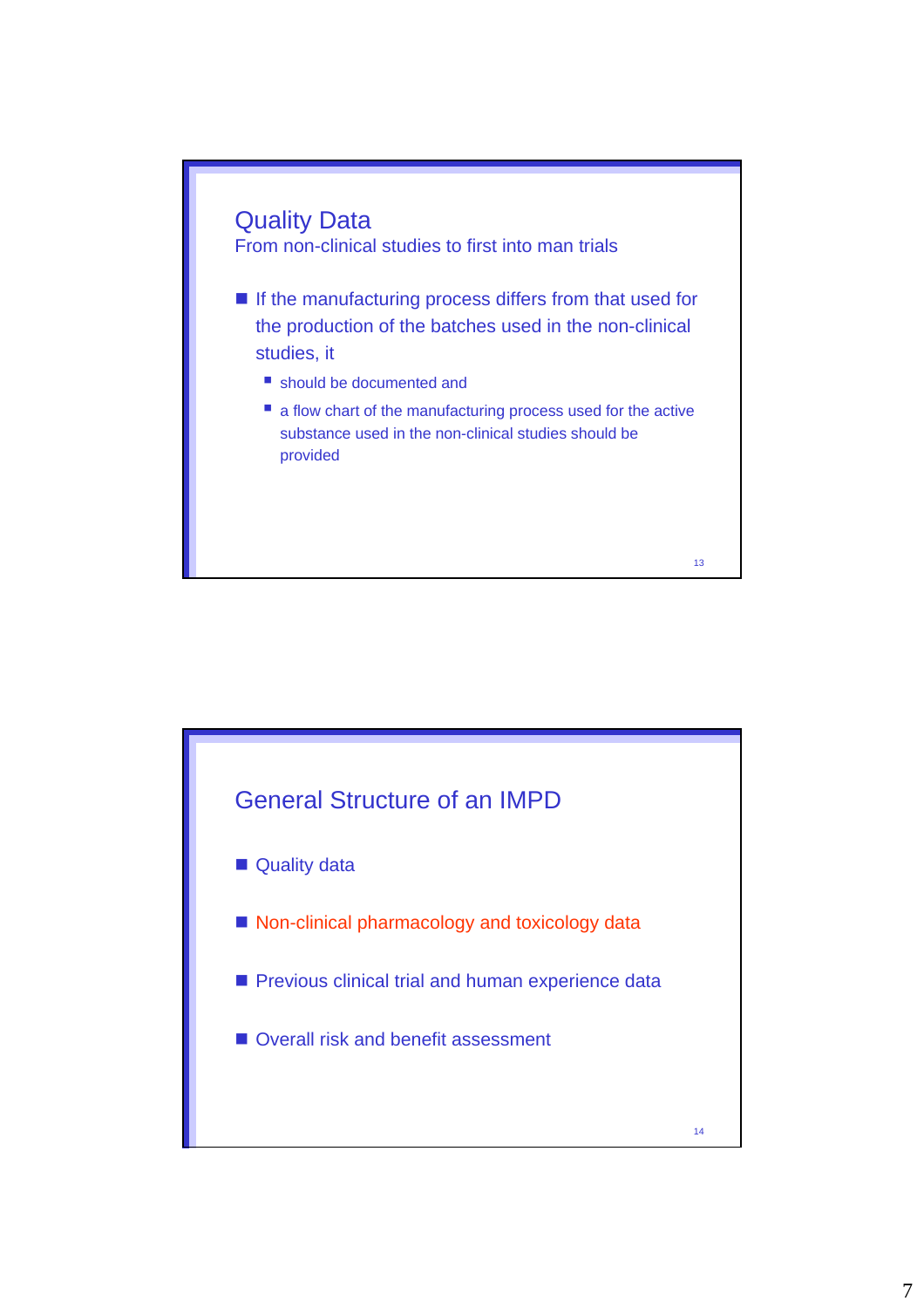

|         |                                                                           |                        | Non-clinical pharmacology and toxicology data |
|---------|---------------------------------------------------------------------------|------------------------|-----------------------------------------------|
|         | <b>Documentation</b>                                                      |                        |                                               |
| 2.2.1   | <b>Pharmacodynamics</b>                                                   | 2.2.3                  | <b>Toxicology</b>                             |
| 2.2.1.1 | <b>Brief summary</b>                                                      | 2.2.3.1                | <b>Brief Summary</b>                          |
|         | 2.2.1.2 Primary Pharmacodynamics                                          | 2.2.3.2                | <b>Single Dose Toxicity</b>                   |
| 2.2.1.3 | <b>Secondary Pharmacodynamics</b>                                         |                        |                                               |
| 2.2.1.4 | <b>Safety Pharmacology</b>                                                | 2.2.3.3                | Repeat-Dose Toxicity*                         |
|         | 2.2.1.5 Pharmacodynamic interactions<br>2.2.1.6 Discussion and conclusion | 2.2.3.4                | Genotoxicity:                                 |
|         |                                                                           | 2.2.3.4.1. In vitro    |                                               |
| 2.2.2   | <b>Pharmacokinetics</b>                                                   | 2.2.3.4.2. In vivo $*$ |                                               |
| 2.2.2.1 | <b>Brief Summary</b>                                                      | 2.2.3.5.               | Carcinogenicity *                             |
|         | 2.2.2.2.1 Methods of analysis                                             | 2.2.3.6.               | Reproductive and                              |
| 2.2.2.3 | <b>Absorption</b>                                                         |                        | Developmental Toxicity *                      |
| 2224    | <b>Distribution</b>                                                       | 2.2.3.7.               | <b>Local Tolerance</b>                        |
| 2.2.2.5 | Metabolism                                                                |                        |                                               |
|         | 2.2.2.6 Excretion                                                         | 2.2.3.8.               | <b>Other Toxicity Studies</b>                 |
|         | 2.2.2.7 Pharmacokinetic Drug Interactions                                 | 2.2.3.9                | Discussion and                                |
|         | 2.2.2.8 Other Pharmacokinetic Studies                                     |                        | Conclusions                                   |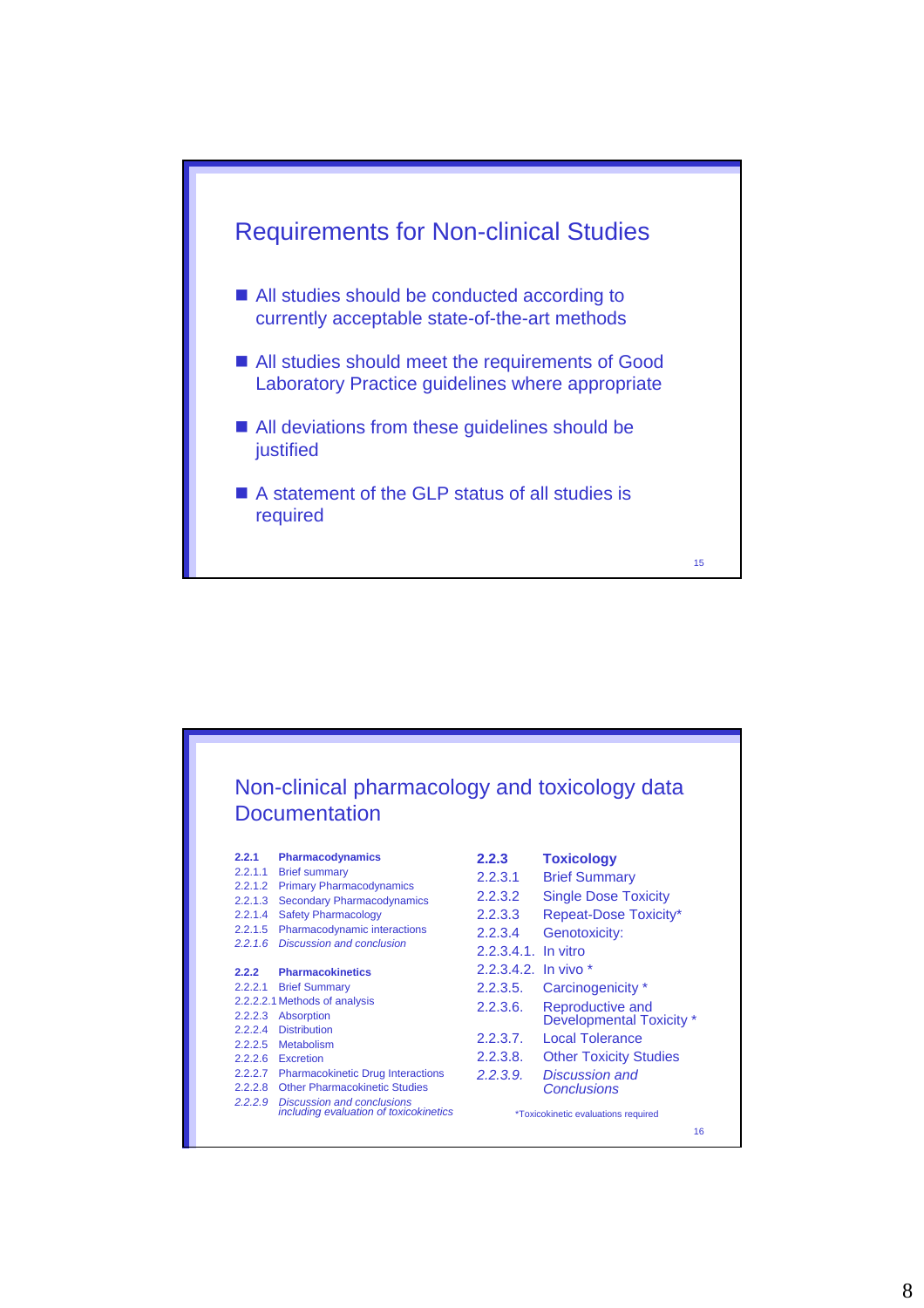

## **Primary Pharmacodynamics**

- Should be assessed in appropriate animal models if possible
- Studies should be performed prior to first into man trials (if possible)
- Secondary Pharmacodynamics
- Safety Pharmacology
	- Should be performed in accordance with the ICH S7A
		- . "Note for guidance on safety pharmacology studies for human pharmaceuticals" (CPMP/ICH/539/00)
- **Pharmacodynamic interactions**



17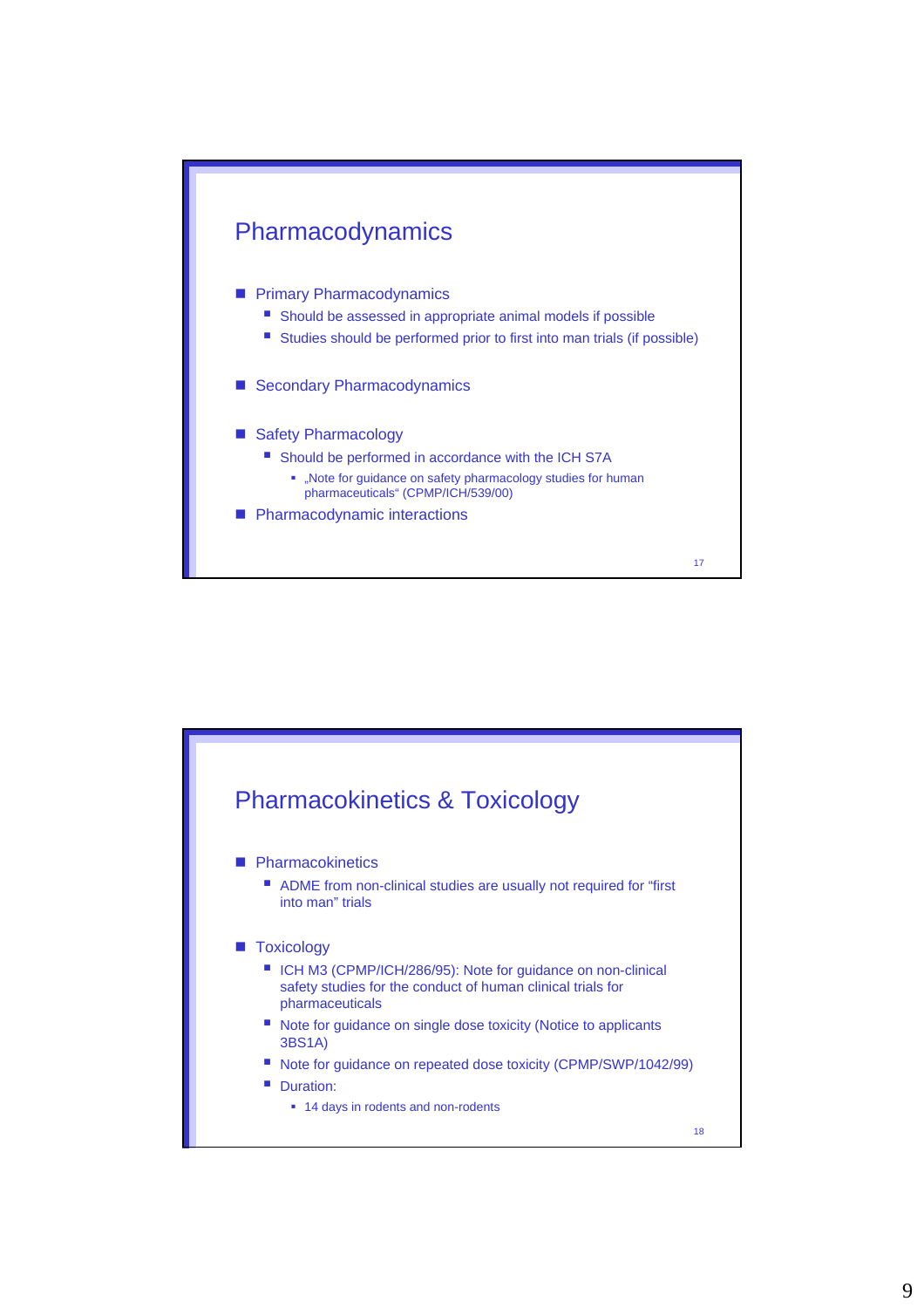

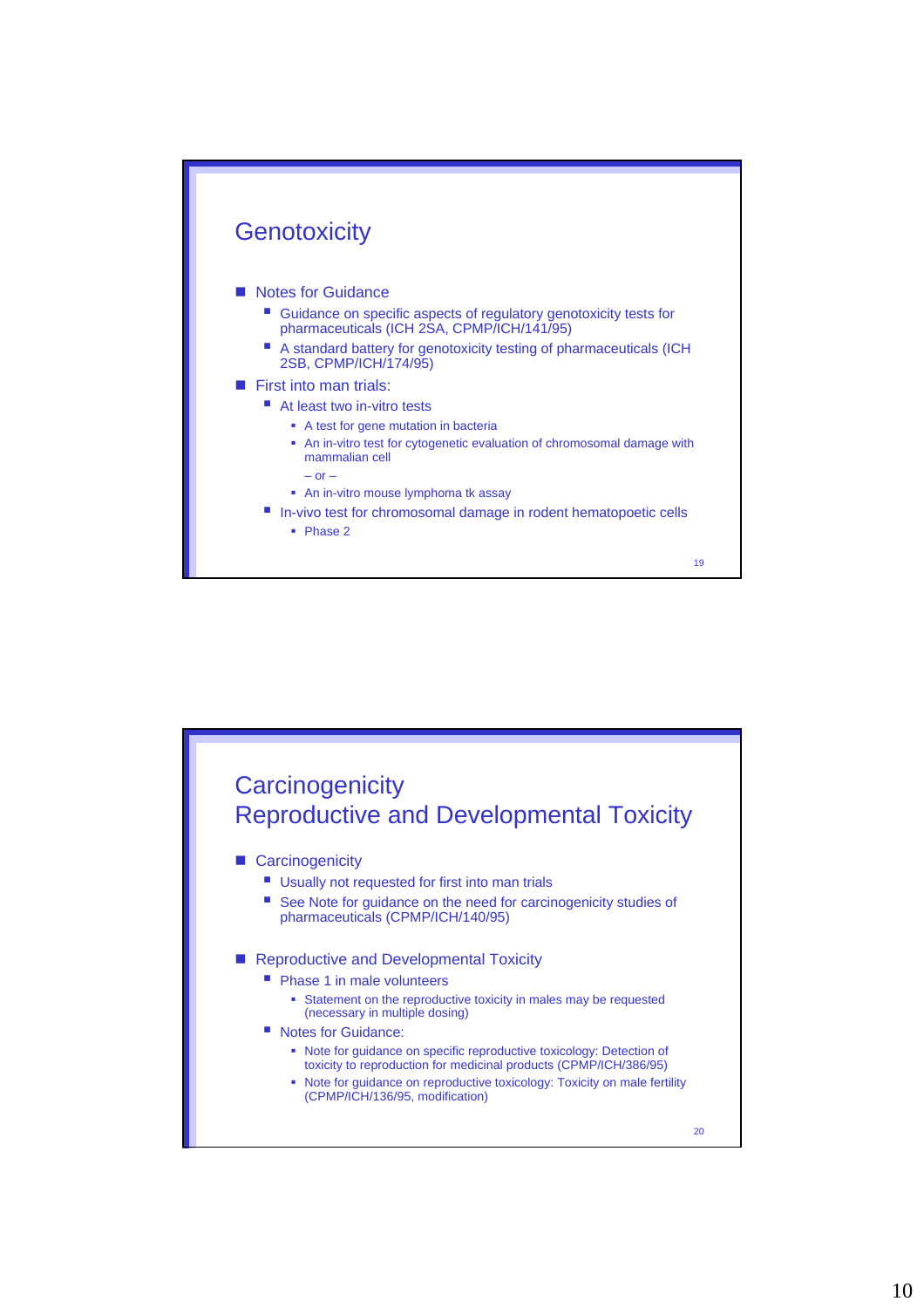

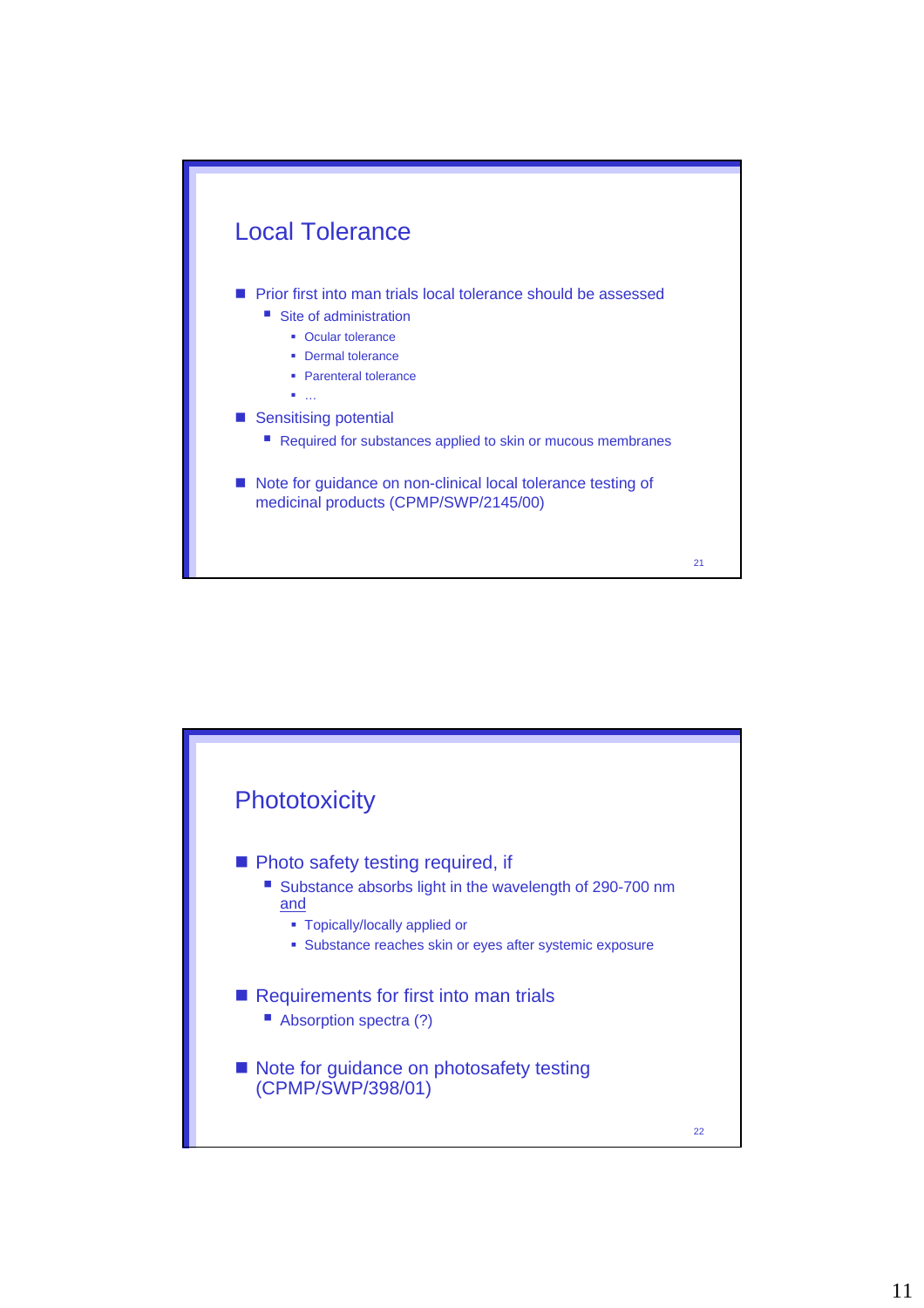